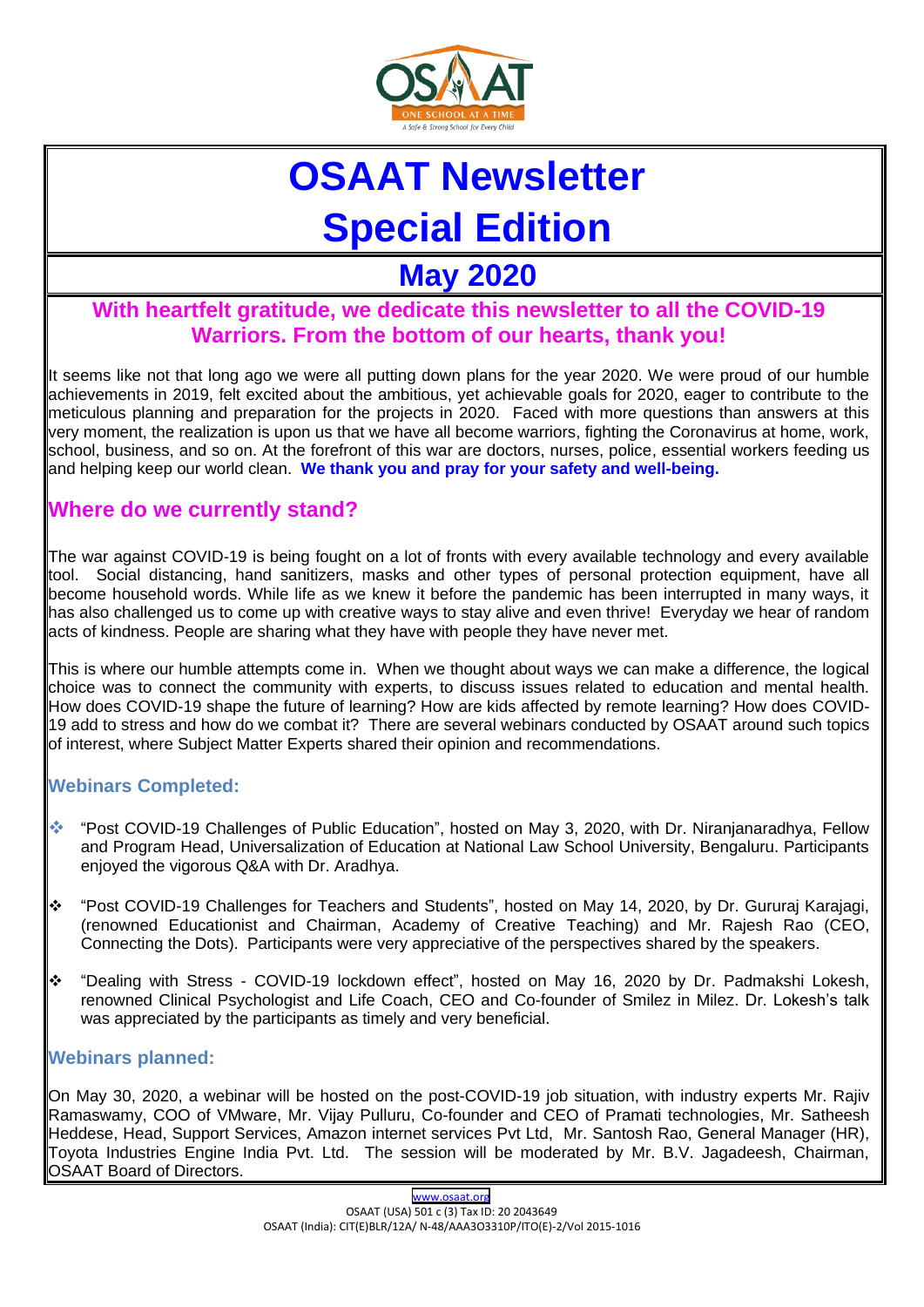

## **One Mask At a Time (OMAAT) Contest**

We are excited to announce the One Mask At a Time (OMAAT) - mask making contest for kids under 18 years of age. The purpose of this contest is to encourage kids to contribute their time and talent to help thousands of kids in the rural areas that do not have an easy and affordable mask to protect themselves during this pandemic. It is unknown what impact COVID-19 will have once the schools are opened back up. Despite the social distancing and other precautions, we expect that rural areas will face huge challenges due to lack of availability and affordability of masks and products that are needed to maintain the required level of hygiene to fight the COVID-19. We intend to help the kids in rural areas by providing them with masks at least as a minimum defense.

Kids can compete by themselves or as a team of 5, submit their design and win prizes. The design must be practical, easy to make, cost effective, aesthetically pleasing, easy to reuse, clean and maintain. The winning design will then be mass produced and donated to kids in rural areas.

**For contest details, please visit: osaat.org/omaat**

## **A few highlights of 1Q2020**

## **SAADHANE 2020**

We hosted "Saadhane 2020" on February 16th, to share our goals and objectives for 2020. The event was well attended, with talks by chief guests Mr. Anil Kumble, former captain of the Indian cricket team, Prof. A.H. Ramarao, President, National Education Society, and Mr. B.V. Jagadeesh, Chairman of OSAAT Board of Directors. Anil Kumble spoke about the untapped talent of the youth in rural areas and how a helping hand to them makes a difference. The presentations and discussions were focused on the following:

#### **1. OSAAT's accomplishments to date - How do we do it? - Experiences shared by Volunteers and Teachers**

- a) 30+ dilapidated, inadequate, unsafe and dangerous school buildings successfully rebuilt across 6 States in India, on time and within budget. Hundreds of children are the beneficiaries with each project after OSAAT's intervention directly. Significant domino effect in terms of donations of furniture, books, computers, sports equipment, etc.
- b) Nearly 100% of funds raised spent directly and/or committed to school projects with minimal overhead. Donors are provided with complete details. All our processes are transparent, from school selection to partnerships with contractors and other NGOs.

#### **2. Plans for 2020 - What's driving us and why we believe we can: presented by Volunteers**

- a) 10 flood affected schools across Karnataka and Maharashtra included in the pipeline for 2020.
- b) Using (i) efficient, proven processes from start to finish (ii) eco-friendly approach (iii) constantly refining and fine-tuning processes by applying lessons learned

#### 3. **Activities on the fundraising front - How do we earn the trust?: presented by Volunteers**

- a) We have raised nearly \$1 Million in the USA and INR Rs. 3 crores in India through community events, Corporate CSR funds, grants, individual and corporate donors, partnerships with social, cultural, educational organizations.
- b) Our track record has resulted in individual donors adopting 14 projects each one adopting a school project in its entirety or significant portions.

#### 4. **Plans to reach for "Benefits beyond the Building" - Why and how: presented by Volunteers**

a) Working with Various NGOs to complement our efforts. The goal is to build an eco-system of like-minded partners to do more – furniture, uniforms, sustaining and maintaining the facilities (building, toilets, rainwater harvesting and clean drinking water), computers, etc.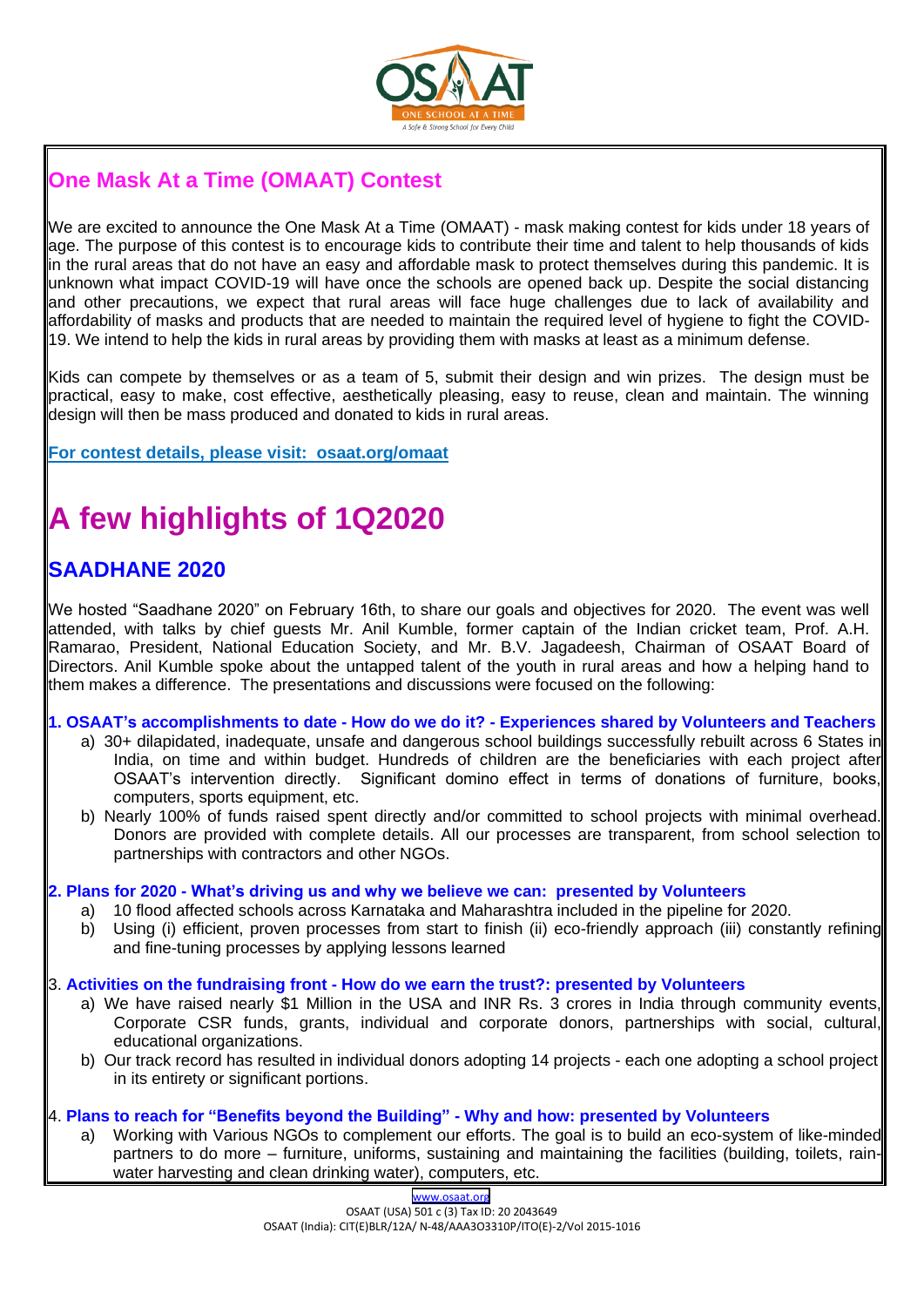

b) Involving volunteers from the corporate sector to contribute - creating educational aids, teacher training, etc.

#### 5. **Recognition our donors and volunteers**

With beautifully engraved plaques expressing OSAAT's heartfelt "Thank you" to donors and volunteers.

## **Morabagi School Inauguration**

Morabagi School, our 36th project was successfully completed and inaugurated on February 29, 2020. The construction started in August 2019 and the school was provided with 2 new, large classrooms and a kitchen. Located in Morabagi village, Jath taluk, Sangli district, Maharashtra, and established in 1992, the school serves 125+ students enrolled in grades 8 to 10. The total cost of this project was INR 30 lakhs, and was made possible through generous contributions from **VDA Info Solutions, Pune, Infor, Bengaluru and Citix R&D India Pvt Ltd, Bengaluru. We are thankful to these partners for making another dream come true for yet another rural community in need.** 

## **Charities Aid Foundation, India, Qualifies OSAAT**

We are pleased to announce that Charities Aid Foundation, India (CAF), has performed due diligence checks on us and qualified us as a credible NGO to receive grants from companies looking for worthy organizations to receive their philanthropic and CSR investments. CAF has performed due diligence checks on more than 2100+ NGOs, improving their capacity building scope for the future. With robust and impartial validation processes, CAF has established trust amongst various NGOs which also facilitates increased engagement with the corporations.

CAF India is a registered charitable trust set up in 1998 to provide strategic and management support to corporates, individuals and NGOs with an aim to ensure greater impact of their philanthropic and CSR investments. As a leading international not-for-profit organization, which works to make giving more effective and charities more successful, CAF India is part of an international network with offices in nine countries, including Australia, Brazil, Canada, India, Russia, South Africa and the United States of America and distributes funds to over 90 countries around the world.

So, what does the validation by CAF mean to OSAAT?

Basically, large multinationals, Public Sector Undertakings, and Indian commercial giants have come to rely on CAF for conducting due diligence of non-government organizations across India. CAF was actively engaged with us in understanding what we do and how we do. Given the wide variety of socio-development causes and donors, CAF's recommendations play a vital role in bringing the two together, to take 'Giving' further. CAF has built a tremendous reputation for the impact their work has made on both sides of "Giving". Both donors and NGOs respect and trust CAF. Getting validated by CAF is like a badge of honor and opens many corporate doors that OSAAT will be knocking on. This is also a tremendous testament to the dedication and efficiency of the OSAAT family of volunteers, old and new, standing firm in their commitment to their "labor of love".

#### **Kudos all around!**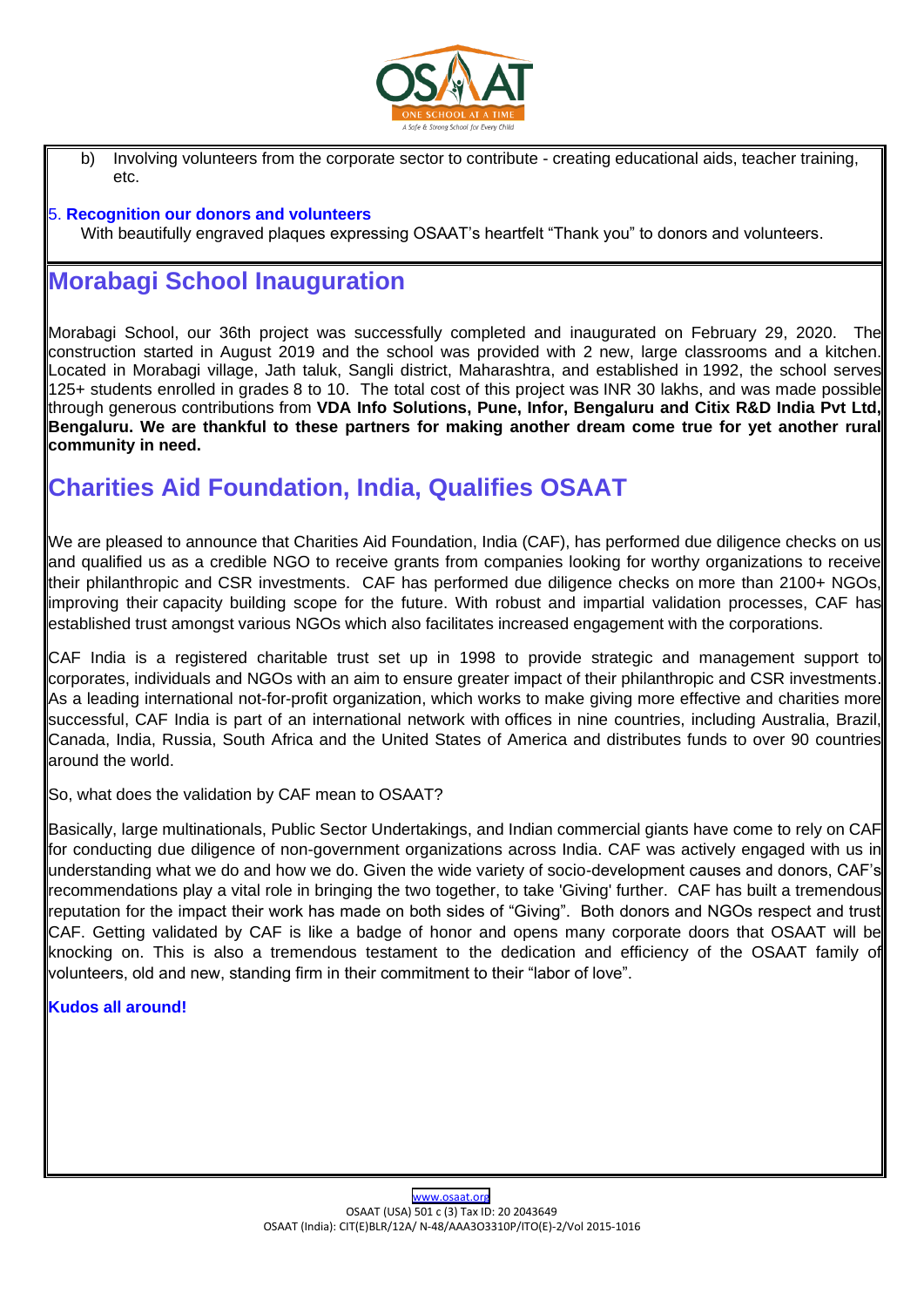

## **Details of the webinars held and planned by OSAAT:**



Register at osaat.org/event-3844752